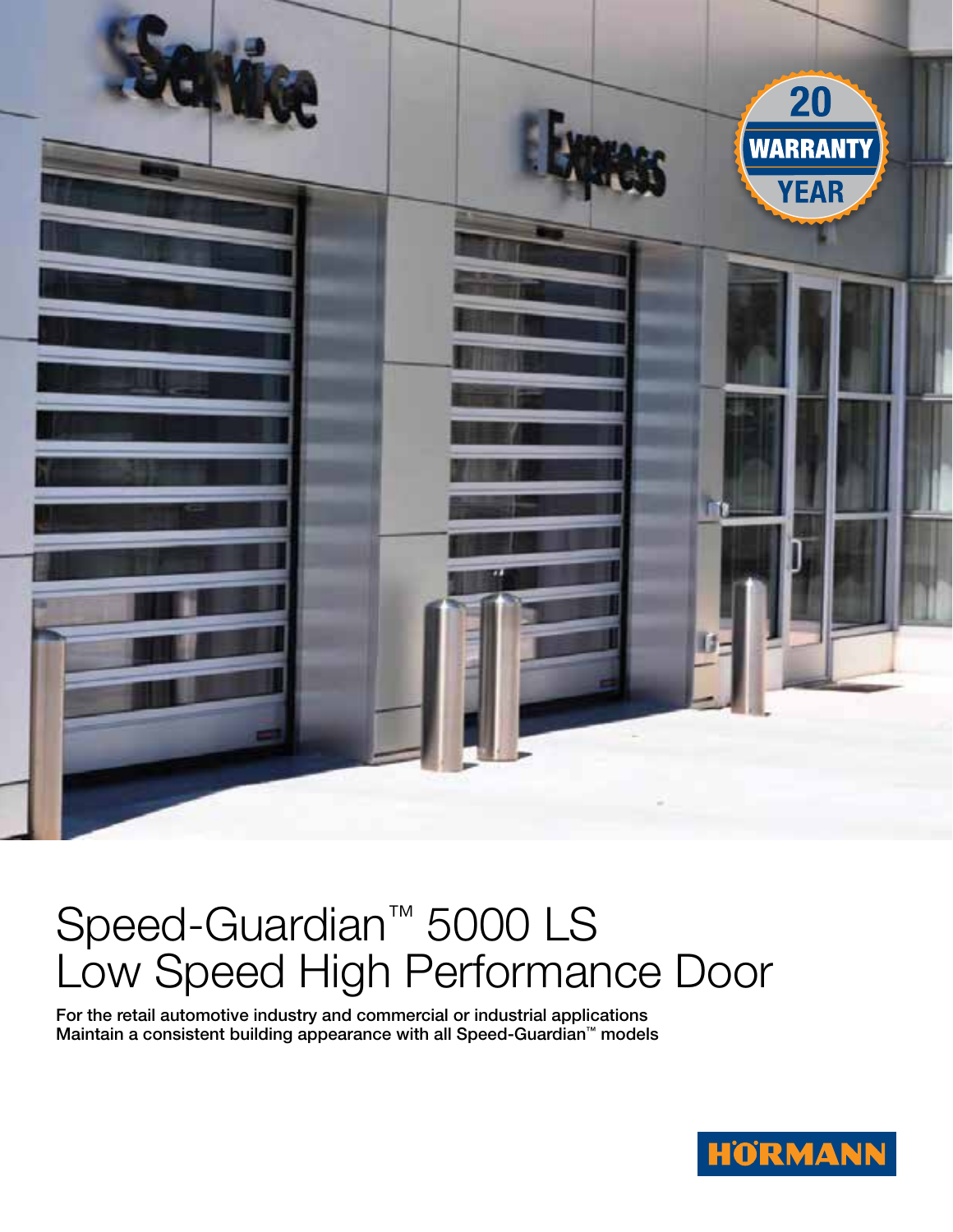# Speed-Guardian™ 5000 LS Rigid Low Speed Low speed operation - High performance appearance

#### Matching models without unnecessary cost

Maintain a consistent appearance 360° around the building and satisfy the requirements of everyone involved in the project: owner, brand manufacturer, architect and contractor. This is the Speed-Guardian™ model to choose for areas where looks are mandatory, but fast operating speeds are not. The Speed-Guardian™ 5000 LS (low speed) offers the same aesthetics, at a lower price, than the Speed-Guardian™ 5000 high speed models, and opens at 8" per second. Peripheral service entrances and exits are where this door will shine, with moderate cycling speeds and all of the high performance features such as insulated panel, double-pane scratch resistant vision, security and matching RAL colors (optional) that our other high speed Speed-Guardian™ models offer.

# Model SG 5000 LS CV Complete view panel

The CV model has a complete panel of vision slats as standard. This panel allows more light into the building and more visibility from inside to outside and has solid aluminum top and bottom slats, in place of the galvanized steel slats that are standard on the base model.

#### Optional vision slats - Clear or tinted

The insulated windows are coated with our exclusive Duratec® finish which prevents marks and scratches caused by cleaning, and retain clear view after many cleanings. The synthetic double panes provide excellent thermal insulation. Three styles of vision slats are available: clear, perforated or tinted. The tinted slats are a perfect choice where filtered light is required within the interior side, but privacy from the outside to inside view is desired. Individual windows may be replaced without replacing the entire vision slat.

#### Thermal efficiency and attractive panel

The 42 mm-thick sections are characterized with an elegant Micrograin™ surface on the exterior and Stucco surface on the interior. Exterior and interior are based on RAL 9006 color as standard. As an option, all Speed-Guardian™ 5000 LS models are available in over 200 RAL colors. Solid slats have an R-value = 13.6.

#### Trolley or hoist operation

A trolley motor is standard on models LSS and LS CV 42. Hoist operation is used with the optional high lift and vertical lift track configurations.

#### Three track configurations available

The standard lift model with 2" guide tracks requires 15" of headroom clearance for doors up to 12'0" high, and 16-1/2" of headroom clearance for doors from 12'1" to 16'0" high. High lift and vertical lift tracks are options for applications with limited mounting space around the opening. The high lift configuration with 2" tracks requires only 8-1/4" of headroom clearance for doors up to 14'0" high, and 9-1/4" of headroom clearance for doors over 14'0" high. The vertical lift track option runs vertically along the building wall. 3" tracks and hardware are optional on all three track configurations.



Model SG 5000 LS CV low speed complete view



Double-pane insulated windows slats with exclusive Duratec® finish



Model SG 5000 LSS with solid panel and select number of vision slats



Standard lift with 2" tracks



Retail automotive applications are ideal for installing a combination of the SG 5000 high speed roll-up door and the SG 5000 low speed door

#### Activation options

Included as standard: remote control with 1-button remote. Other options: 3-button remote, motion detector, traffic light package, traffic light package with induction loop detector.

Exclusive 20 year warranty: 20 years on rollers, tracks and hinges; 5 years on panel; 7 years on vision slats; 1 year on all other mechanical and electrical components.

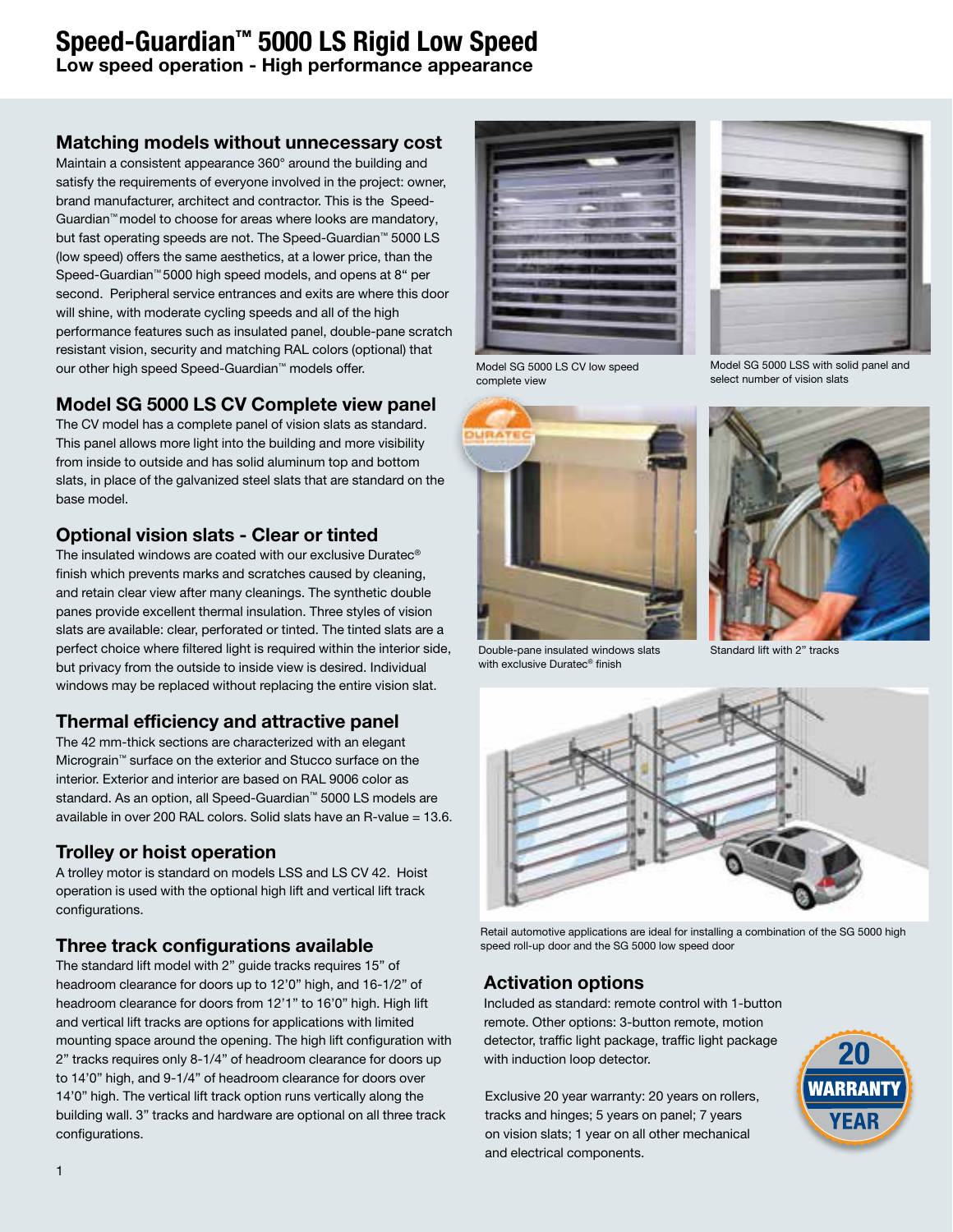# Consistent Building Aesthetics Speed-Guardian™ 5000 LS for low cycle door openings Other Speed-Guardian™ 5000 models for high cycle areas

#### Features

| Model                                                                                         | <b>SG 5000 LSS</b><br><b>Standard Lift</b> | SG 5000 LS CV 42<br><b>Standard Lift</b><br><b>Complete View</b> | SG 5000 LS H 42<br><b>High Lift</b> | <b>SG 5000 LS H CV 42</b><br><b>High Lift</b><br><b>Complete View</b> | SG 5000 LS V 42<br><b>Vertical Lift</b> | SG 5000 LS V CV 42<br><b>Vertical Lift</b><br><b>Complete View</b> |
|-----------------------------------------------------------------------------------------------|--------------------------------------------|------------------------------------------------------------------|-------------------------------------|-----------------------------------------------------------------------|-----------------------------------------|--------------------------------------------------------------------|
|                                                                                               | <b>Standard Model</b>                      | <b>Standard Model</b>                                            | <b>Optional Model</b>               | <b>Optional Model</b>                                                 | <b>Optional Model</b>                   | <b>Optional Model</b>                                              |
| Suitable application<br>Interior mount on interior or exterior opening                        |                                            |                                                                  |                                     |                                                                       |                                         |                                                                    |
| <b>Maximum opening</b><br>dimensions                                                          | 16'0" w x 16'0" h*                         | 16'0" w x 16'0" h*                                               | 16'0" w x 16'0" h*                  | 16'0" w x 16'0" h*                                                    | 16'0" w x 16'0" h*                      | 16'0" w x 16'0" h*                                                 |
| Panel                                                                                         |                                            |                                                                  |                                     |                                                                       |                                         |                                                                    |
| Depth inches (mm)                                                                             | $1-5/8"$ (42)                              | $1-5/8"$ (42)                                                    | $1-5/8"$ (42)                       | $1-5/8$ " (42)                                                        | $1-5/8"$ (42)                           | $1-5/8"$ (42)                                                      |
| Section height inches (mm)                                                                    | 20" (600)**                                | 20" (600)**                                                      | 20" (600)**                         | 20" (600)**                                                           | 20" (600)**                             | 20" (600)**                                                        |
| Exterior / interior surface                                                                   | Micrograin / Stucco                        | Smooth                                                           | Micrograin / Stucco                 | Smooth                                                                | Micrograin / Stucco                     | Smooth                                                             |
| Standard color                                                                                | <b>RAL 9006</b>                            | C0 anodized                                                      | <b>RAL 9006</b>                     | C0 anodized                                                           | <b>RAL 9006</b>                         | C0 anodized                                                        |
| Vision: Double-pane slats                                                                     | $\circ$                                    | ●                                                                | $\circ$                             |                                                                       | $\circ$                                 |                                                                    |
| <b>Operating speeds</b>                                                                       |                                            |                                                                  |                                     |                                                                       |                                         |                                                                    |
| Max. opening (in/s)                                                                           | 8"                                         | 8"                                                               | 8"                                  | 8"                                                                    | 8"                                      | 8"                                                                 |
| Closing approx. (in/s)                                                                        | 8"                                         | 8"                                                               | 8"                                  | 8"                                                                    | 8"                                      | 8"                                                                 |
| Resistance to wind load<br>in closed position                                                 | Consult factory                            | Consult factory                                                  | Consult factory                     | Consult factory                                                       | Consult factory                         | Consult factory                                                    |
| <b>Resistance to water</b><br>penetration (EN 12489)                                          | Class 2                                    |                                                                  | Class 2                             |                                                                       | Class 2                                 |                                                                    |
| Air permeability (EN 12427)                                                                   | Class 2                                    |                                                                  | Class 2                             |                                                                       | Class 2                                 |                                                                    |
| Acoustic insulation (EN 717-2)<br>no vision $R = dB$                                          | 26                                         |                                                                  | 26                                  |                                                                       | 26                                      |                                                                    |
| Thermal insulation (EN 717-1) no vision                                                       |                                            |                                                                  |                                     |                                                                       |                                         |                                                                    |
| U-value (metric) in W/(m <sup>2</sup> K)<br>U-value (imperial) in BTU/(h·ft <sup>2</sup> ·°F) | 1.04<br>0.18                               | 4.41<br>0.77                                                     | 1.04<br>0.18                        | 4.41<br>0.77                                                          | 1.04<br>0.18                            | 4.41<br>0.77                                                       |
| R-value                                                                                       | 13.6                                       |                                                                  | 13.6                                |                                                                       | 13.6                                    |                                                                    |
| <b>Guide tracks</b>                                                                           |                                            |                                                                  |                                     |                                                                       |                                         |                                                                    |
| Galvanized steel 2"                                                                           |                                            |                                                                  |                                     |                                                                       |                                         |                                                                    |
| Galvanized steel 3"                                                                           | $\circ$                                    | $\circ$                                                          | $\circ$                             | $\circ$                                                               | $\circ$                                 | $\circ$                                                            |
| <b>Required headroom</b>                                                                      |                                            |                                                                  |                                     |                                                                       |                                         |                                                                    |
| 2" guide tracks                                                                               | DH $\leq$ 12'0" = 15"                      | $DH \leq 12'0'' = 15''$                                          | $DH \leq 14'0'' = 8-1/4''$          | $DH \leq 14'0'' = 8-1/4''$                                            | $DH + 9"$                               | $DH + 9"$                                                          |
| 2" guide tracks                                                                               | $DH > 12'0" = 16-1/2"$                     | $DH > 12'0" = 16-1/2"$                                           | $DH > 14'0'' = 9-1/4''$             | $DH > 14'0'' = 9-1/4''$                                               | (Backroom 16")                          | (Backroom 16")                                                     |
| 3" guide tracks                                                                               | $DH \le 12'0'' = 16''$                     | $DH \le 12'0'' = 16''$                                           | $DH \leq 14'0'' = 9-1/4''$          | $DH \leq 14'0'' = 9-1/4''$                                            | $DH + 9"$                               | $DH + 9"$                                                          |
| 3" guide tracks                                                                               | $DH > 12'0" = 17-1/2"$                     | $DH > 12'0'' = 17-1/2''$                                         | $DH > 14'0" = 10-1/4"$              | $DH > 14'0'' = 10-1/4''$                                              | (Backroom 16")                          | (Backroom 16")                                                     |
| <b>Springs</b>                                                                                |                                            |                                                                  |                                     |                                                                       |                                         |                                                                    |
| 15,000 cycle                                                                                  |                                            |                                                                  |                                     |                                                                       |                                         |                                                                    |
| 25,000 cycle                                                                                  |                                            |                                                                  |                                     |                                                                       |                                         |                                                                    |
| 50,000 cycle                                                                                  |                                            |                                                                  |                                     |                                                                       |                                         |                                                                    |
| 100,000 cycle                                                                                 | Ω                                          | O                                                                | $\circ$                             | $\circ$                                                               | $\circ$                                 | О                                                                  |
| <b>Motor</b>                                                                                  |                                            |                                                                  |                                     |                                                                       |                                         |                                                                    |
| 1/2 HP trolley                                                                                |                                            |                                                                  |                                     |                                                                       |                                         |                                                                    |
| Hoist w/ chainfall                                                                            |                                            |                                                                  |                                     |                                                                       |                                         |                                                                    |
| Available voltage                                                                             |                                            |                                                                  |                                     |                                                                       |                                         |                                                                    |
| 115 $v$ 1-phase                                                                               |                                            |                                                                  |                                     |                                                                       |                                         |                                                                    |
| $230 v 1$ -phase                                                                              |                                            |                                                                  |                                     |                                                                       |                                         |                                                                    |
| 208 / 230 v or 480 v 3-phase                                                                  |                                            |                                                                  |                                     |                                                                       |                                         |                                                                    |
| <b>Protection devices</b>                                                                     |                                            |                                                                  |                                     |                                                                       |                                         |                                                                    |
| Thru-beam photo eyes                                                                          |                                            |                                                                  |                                     |                                                                       |                                         |                                                                    |
| Light curtain                                                                                 |                                            |                                                                  |                                     |                                                                       |                                         |                                                                    |

 $\bullet$  = Standard  $\circ$  = Optional  $\bullet$  = Unavailable

\* Consult factory for door openings larger than 16'0" h x 16'0" w \*\* (2) 10" high slats are connected to form each 20" high section